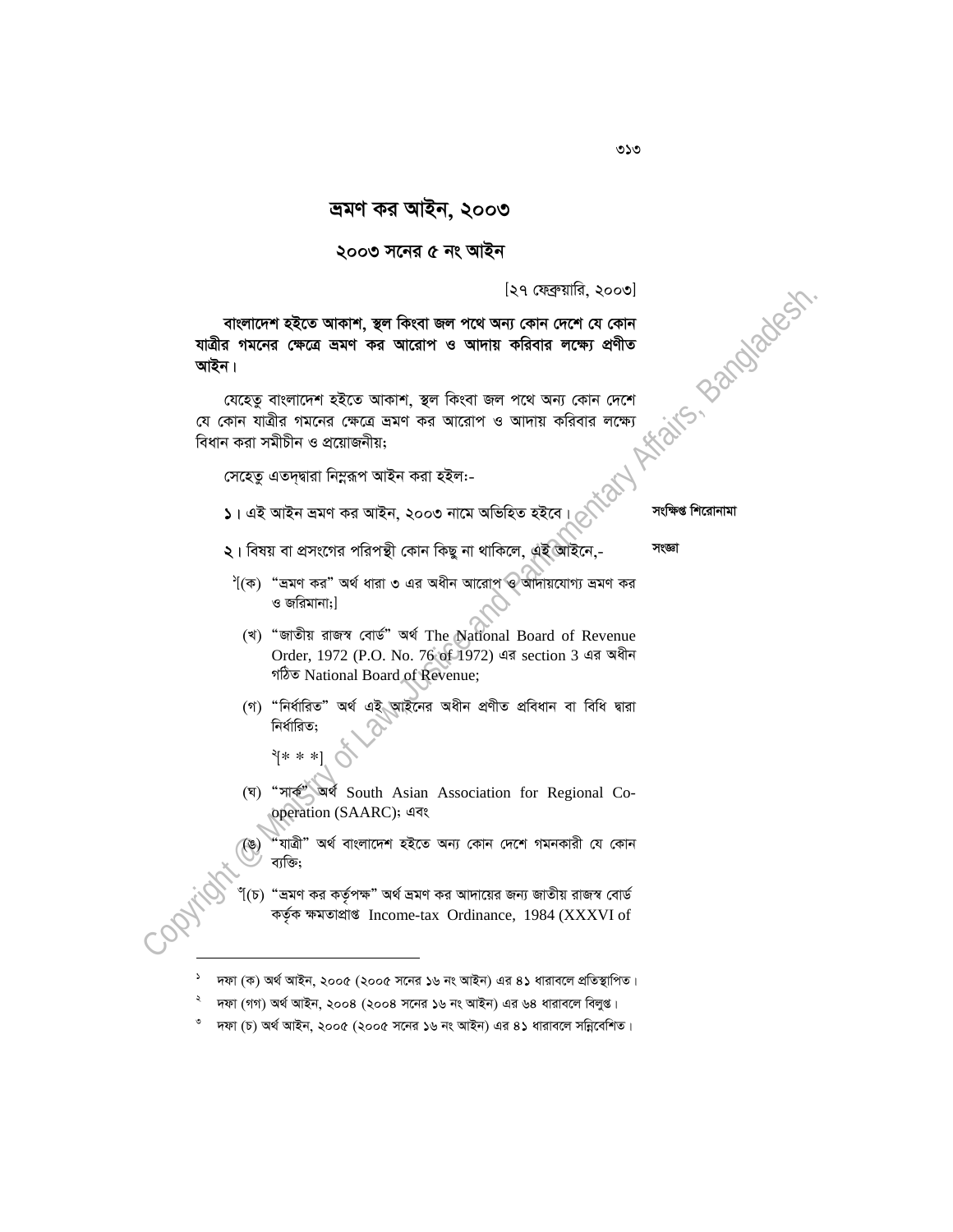1984) এর section 2 এর clause (19) এবং clause (36) এ বর্ণিত Commissioner of Taxes এবং Inspecting Joint Commissioner of Taxes | ভ্ৰমণ কর ৩। (১) বাংলাদেশ হইতে আকাশ, স্থল কিংবা জল পথে অন্য কোন দেশে গমনের ক্ষেত্রে যাত্রী প্রতি সর্বোচ্চ দশ হাজার টাকা পর্যন্ত ভ্রমণ কর আরোপ আদায় করা যাইবে। (২) সরকার, বিধি দ্বারা ভ্রমণ করের হার নির্ধারণ করিতে পারিবে। (৩) উপ-ধারা (২) এর অধীন ভ্রমণ করের হার নির্ধারিত না হওয়া পর্যন্ত প্রত্যেক যাত্রীর নিকট হইতে নিম্নে উল্লিখিত হারে ভ্রমণ কর আরোপ ও আদায় করা হইবে, যথা:-(ক) উত্তর আমেরিকা, দক্ষিণ আমেরিকা, ইউরোপ, আফ্রিকা, অষ্ট্রেলিয়া, নিউজিল্যান্ড ও দূর প্রাচ্যের কোন দেশে আকাশ পথে গমনের ক্ষেত্রে দই হাজার পাঁচ শত টাকা: (খ) সার্কভুক্ত কোন দেশে আকাশ পথে গমনের ক্ষেত্রে আট শত টাকা; (গ) উপ-দফা (ক) ও (খ) এ উল্লিখিত দেশসমূহ ব্যতীত অন্য কোন দেশে আকাশ পথে গমনের ক্ষেত্রে এক হাজার আট শত টাকা; (ঘ) যে কোন দেশে স্থল পথে গমনের ক্ষেত্রে পাঁচ শত টাকা; (ঙ) যে কোন দেশে জল পথে গমনের ক্ষেত্রে আট শত টাকা; এবং  $\hat{P}$ (চ) বারো বৎসর পর্যন্ত বয়সের যাত্রীদের ক্ষেত্রে উপ-ধারা (ক), (খ), (গ),  $\bigcup$  (ঘ) এবং (ঙ) তে উল্লিখিত হারের অর্ধেক হারে।] (8) ভ্রমণ কর আদায়ের পদ্ধতি প্রবিধান দ্বারা নির্ধারিত হইবে।  $\hat{\mathfrak{k}}(\mathfrak{e})$  উপ-ধারা  $(8)$  এর অধীন নির্ধারিত পদ্ধতিতে আদায়কৃত ভ্রমণ কর নির্ধারিত সময়ের মধ্যে সরকারী কোষাগারে জমা প্রদান করিতে হইবে। (৬) ভ্রমন কর আদায়ের দায়িতৃপ্রাপ্ত ব্যক্তি বা সংস্থা আদায়কৃত ভ্রমণ কর নির্ধারিত সময়ের মধ্যে সরকারী কোষাগারে জমা প্রদান করিতে ব্যর্থ হইলে, যেই পরিমাণ ভ্রমন কর সরকারী কোষাগারে জমা প্রদানে ব্যর্থ হইবে সেই পরিমাণ ভ্রমন কর এবং উহার উপর মাসিক শতকরা দুই শতাংশ হারে ঁ'জরিমানা| উক্ত ব্যক্তি বা সংস্থার নিকট হইতে আদায়যোগ্য হইবে।।

- $\degree$  দফা (চ) অর্থ আইন, ২০০৪ (২০০৪ সনের ১৬ নং আইন) এর ৬৫ ধারাবলে সংযোজিত।
- উপ-ধারা (৫) ও (৬) অর্থ আইন, ২০০৩ (২০০৩ সনের ১৭ নং আইন) এর ৫২ ধারাবলে সংযোজিত।

<sup>&</sup>quot;জরিমানা" শব্দটি "সুদ" শব্দটির পরিবর্তে অর্থ আইন, ২০০৫ (২০০৫ সনের ১৬ নং আইন) এর ৪২ ধারাবলে প্ৰতিস্থাপিত।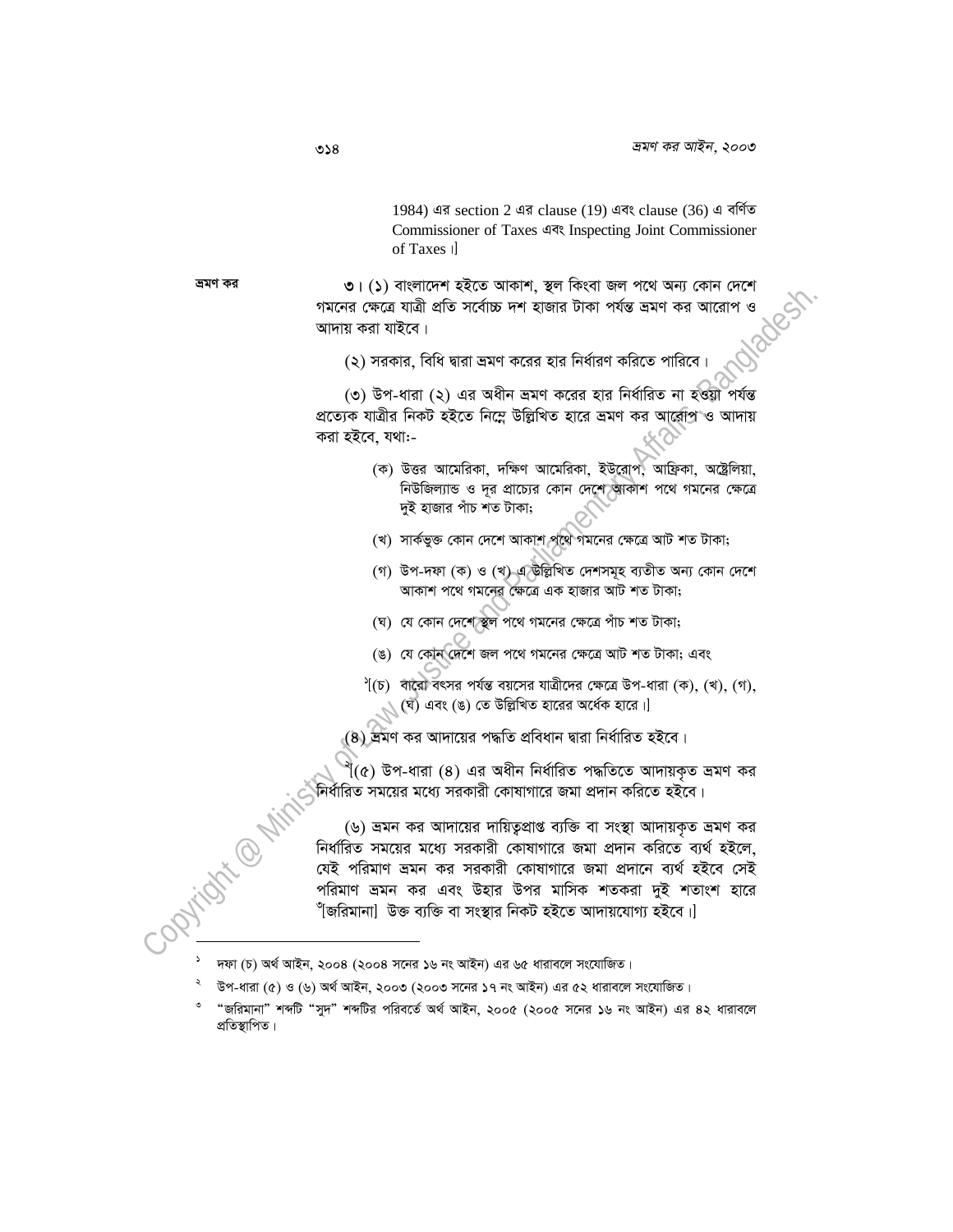<sup>১</sup>[(৭) উপ-ধারা (৬) এর অধীন আদেশের দ্বারা সংক্ষুব্ধ ব্যক্তি বা সংস্থা আদেশ প্রাপ্তির ৩০ দিনের মধ্যে জাতীয় রাজস্ব বোর্ডের নিকট উহা পুনঃবিবেচনার জন্য আবেদন করিতে পারিবেন।

(৮) উপ-ধারা (৭) এর অধীন আবেদন পত্র প্রাপ্তির ৬০ দিনের মধ্যে জাতীয় রাজস্ব বোর্ড উহা নিম্পত্তি করিবে এবং এই ক্ষেত্রে জাতীয় রাজস্ব বোৰ্ডের সিদ্ধান্তই চূড়ান্ত বলিয়া বিবেচিত হইবে।]

Kfaits, partyladesh <sup>ৰ</sup>তি**ক।** আদায়কৃত ভ্ৰমণ কর ধারা ৩ এর উপ-ধারা (৫) এর অধীন নির্ধারিত সময়ের মধ্যে সরকারী কোষাগারে জমা প্রদান করিতে ব্যর্থ হইলে ভ্ৰমণ কর কর্তৃপক্ষ-

- (ক) সংশ্লিষ্ট ব্যক্তি বা সংস্থার ব্যাংক হিসাব জব্দ করিতে পারিবেন;
- (খ) বেসামরিক বিমান চলাচল কর্তৃপক্ষের মাধ্যমে সংশ্লিষ্ট বিমান সংস্থার বিমান বাংলাদেশ হইতে উড্ডয়ন কাৰ্যক্ৰম বন্ধ করিবার প্রয়োজনীয় ব্যবস্থা গ্রহণ করিতে পারিবেন;
- (গ) সংশ্লিষ্ট বিমান সংস্থার যে কোন অর্থ বাংলাদেশের বাহিরে প্রত্যর্পণ বন্ধ করিবার বিষয়ে প্রয়োজনীয় কার্যক্রম গ্রহণ করিতে পারিবেন <sup>৩</sup>৷:
- (घ) Income-tax Ordinance, 1984 (XXXVI of 1984) এর section 143 তে উল্লিখিত বিধান অনুসারে প্রয়োজনীয় কার্যক্রম গ্রহণ করিতে পারিবে।।

৪। (১) সরকার, সরকারী গেজেটে প্রজ্ঞাপন দ্বারা, যে কোন ব্যক্তি বা ব্যক্তি অব্যাহতি শ্রেণীকে এই আইনের অধীন প্রদেয় ভ্রমণ কর হইতে অব্যাহতি প্রদান করিতে পারিবে।

(২) ধারা ৩ এ যাহাই থাকুক না কেন, নিম্লশ্রেণীভুক্ত যাত্রীগণ এই আইনের অধীন প্ৰদেয় ভ্ৰমণ কৰু প্ৰদান হইতে অব্যাহতি পাইবেন, যথা:-

পাঁচ বৎসর বা তাহার চেয়ে কম বয়সের কোন যাত্রী;]

'খ) ক্যান্সার আক্রান্ত রোগী;

- উপ-ধারা (৭) ও (৮) অর্থ আইন, ২০০৫ (২০০৫ সনের ১৬ নং আইন) এর ৪২ ধারাবলে সংযোজিত।
- ধারা ৩ক অর্থ আইন, ২০০৫ (২০০৫ সনের ১৬ নং আইন) এর ৪৩ ধারাবলে সংযোজিত।
- সেমিকোলন (;) দাঁড়ির (।) পরিবর্তে প্রতিস্থাপিত এবং অতঃপর দফা (ঘ) অর্থ আইন, ২০০৬ (২০০৬ সনের ২২ নং আইন) এর ৪৬ ধারাবলে সংযোজিত।
- দফা (ক) অৰ্থ আইন, ২০০৪ (২০০৪ সনের ১৬ নং আইন) এর ৬৬ ধারাবলে প্রতিস্থাপিত।